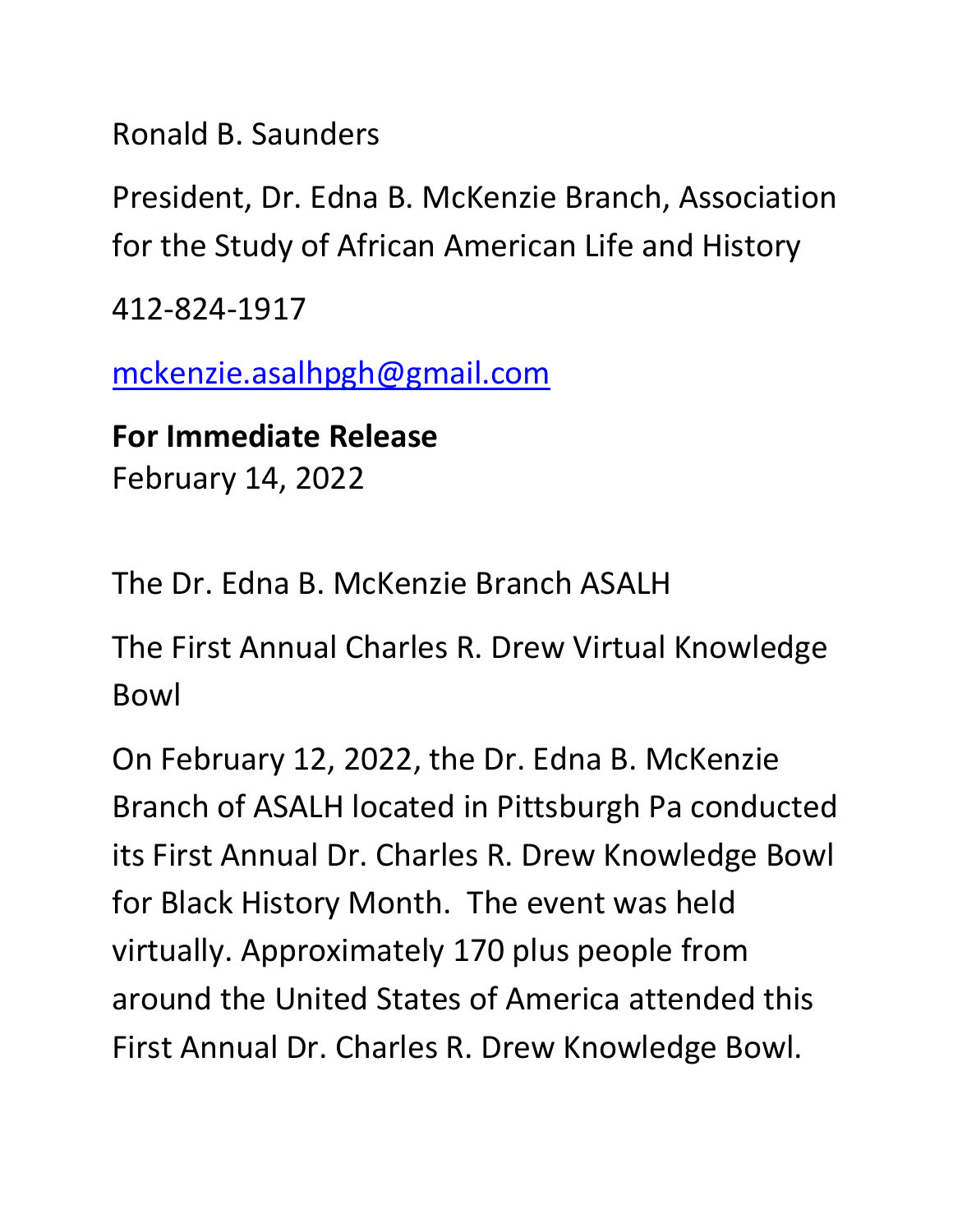Questions were based upon the life of Dr. Charles R. Drew and Black history events and people.

Keynote address on Dr. Charles R. Drew was given by Dr. Ida Jones, Vice President of Membership, Association for the study of African American Life and History (ASALH).

The Dr. Charles R. Drew Knowledge Bowl was named after the brilliant African American, Dr. Charles R. Drew who organized America's first largescale blood bank and trained a generation of Black physicians at Howard University. Dr. Charles R. Drew is known as the "father" of the Blood Bank and his groundbreaking discoveries saved hundreds of thousands of lives during World War II.

After ten rounds of grueling questions by McKenzie Branch Historian, Alonna J. Carter, who served as the moderator for the event, the Hampton University team would emerge as the Champions of the First Annual Dr. Charles R. Drew Knowledge Bowl